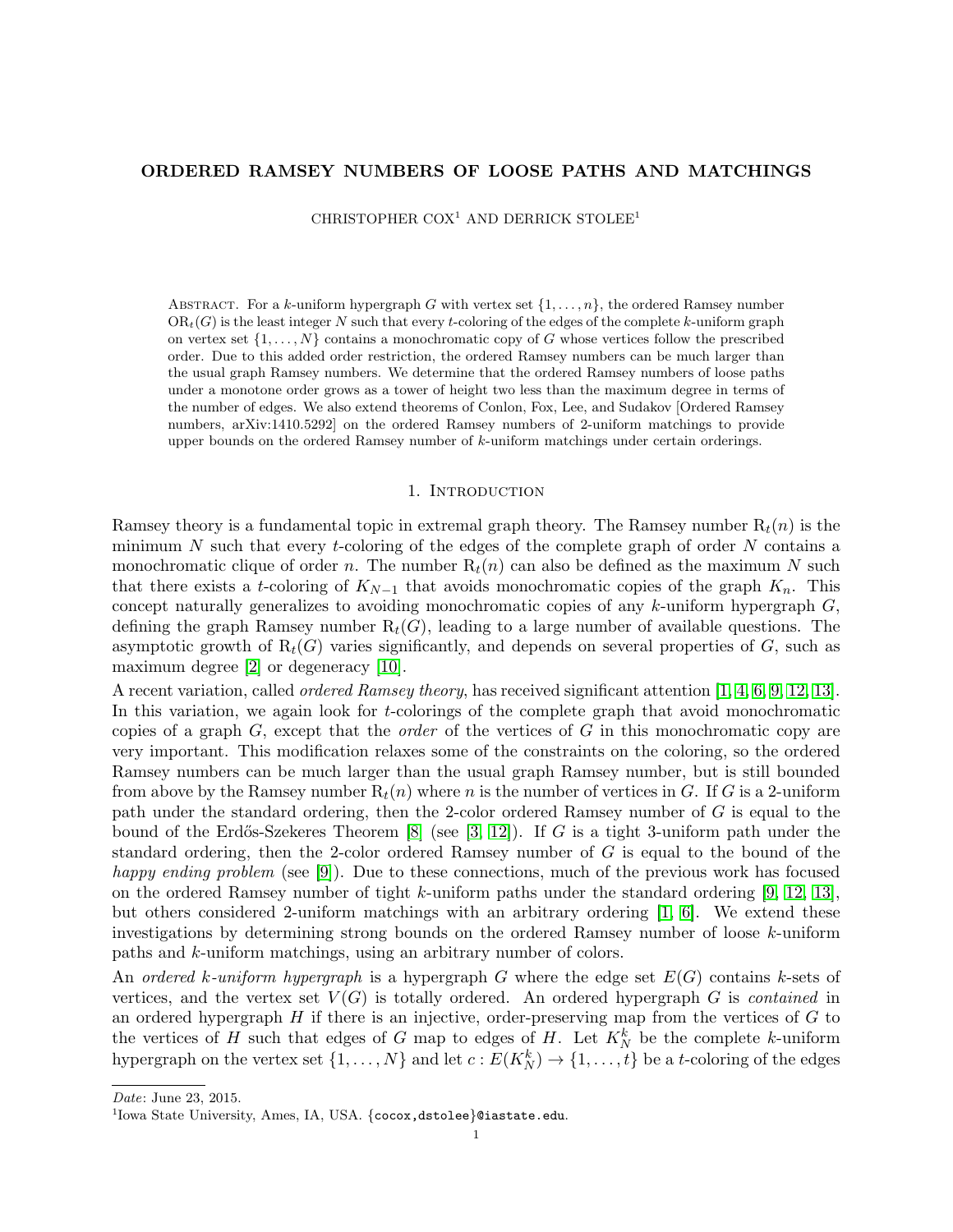in  $K_N^k$ . The *i*-colored subgraph of  $K_N^k$  is the ordered hypergraph given by the edges in  $c^{-1}(i)$ . For ordered k-uniform hypergraphs  $G_1, \ldots, G_t$ , the *ordered Ramsey number*  $\text{OR}(G_1, \ldots, G_t)$  is the minimum N such that for every t-coloring of  $K_N^k$  there is some color i such that the i-colored subgraph contains  $G_i$ . This number is necessarily defined and finite, since there exists an n such that each  $G_i$  is a subgraph of  $K_n^k$  and hence  $OR(G_1, ..., G_t) \leq R_t(n)$ . If  $G_1 = \cdots = G_t = G$ , then we denote  $OR(G_1, ..., G_t)$  as  $OR_t(G)$  and refer to this as the *diagonal case*; otherwise it is the off-diagonal case.

For positive integers  $k, \ell, e$  such that  $k > \ell$ , the  $(k, \ell)$ -path on e edges, denoted  $P_e^{k, \ell}$ , is the k-uniform ordered hypergraph on  $e(k - \ell) + \ell$  vertices and e totally-ordered edges  $A_1, A_2, \ldots, A_\ell$  where two consecutive edges  $A_i, A_{i+1}$  intersect exactly on the maximum  $\ell$  vertices in  $A_i$  and the minimum  $\ell$ vertices in  $A_{i+1}$ . The path  $P_e^{k,k-1}$  is called the *tight k-uniform path* and otherwise  $P_e^{k,\ell}$  is a *loose* path. For  $\ell = 0$ , we can extend the definition of  $P_e^{k,\ell}$  by requiring that two consecutive edges  $A_i, A_{i+1}$  satisfy max  $A_i < \min A_{i+1}$ , and hence the edges are disjoint, forming a *matching*. Note that when  $k = 2$  the only possibilities are a tight path or a matching. We will primarily use the ordering given by this definition, and we will specify the special cases when we will consider a possibly different ordering on  $P_e^{k,\ell}$ .

Define the *intersection number*,  $i(k, \ell)$ , to be the maximum degree of a vertex in  $P_e^{k,\ell}$  for all  $e \geq k$ . Observe that if  $\ell > 0$ , then  $i(k, \ell)$  is the unique integer  $m \geq 2$  that satisfies

$$
\frac{m-2}{m-1} < \frac{\ell}{k} \le \frac{m-1}{m}.
$$

The tight paths  $P_e^{k,k-1}$  have been investigated thoroughly. For 2-uniform tight paths, the ordered Ramsey number  $OR_t(P_e^{2,1})$  is determined by Choudum and Ponnusamy [\[3\]](#page-8-9). Further, Fox, Pach, Sudakov, and Suk [\[9\]](#page-8-5) determined the growth of  $OR_t(P_e^{3,2})$  to be exponential in e and doubly-exponential in t, and Moshkovitz and Shapira [\[13\]](#page-8-7) found that  $OR_t(P_e^{k,k-1})$  grows as a tower of height  $k-2$  in e and as a tower of height  $k-1$  in t. In fact, Moshkovitz and Shapira determine  $OR<sub>t</sub>(P<sub>e</sub><sup>k,k-1</sup>)$  exactly in terms of high-dimensional integer partitions. In Section [2,](#page-2-0) we demonstrate an exact relationship between the ordered Ramsey numbers of loose paths and of tight paths of appropriate size.

<span id="page-1-0"></span>**Theorem 1.1.** For 
$$
k > \ell \ge 1
$$
,  $i = i(k, \ell)$ , and positive integers  $e_1, ..., e_t$ ,  
\n
$$
OR(P_{e_1}^{k,\ell}, ..., P_{e_t}^{k,\ell}) = (k - \ell) OR(P_{e_1}^{i,i-1}, ..., P_{e_t}^{i,i-1}) + \ell - (k - \ell)(i - 1).
$$

Therefore, the asymptotic growth of  $OR_t(P_e^{k,\ell})$  is a tower of height  $i(k,\ell) - 2$  in e and a tower of height  $i(k, \ell) - 1$  in t. In particular, when  $i(k, \ell) = 2$  we can use the exact theorem for 2-uniform tight paths to exactly determine the ordered Ramsey number.

**Corollary 1.2.** For  $0 < 2\ell \leq k$  and positive integers  $e_1, \ldots, e_t$ ,

$$
OR(P_{e_1}^{k,\ell},\ldots,P_{e_t}^{k,\ell}) = (k-\ell)\prod_{i=1}^t e_i + \ell.
$$

Conlon, Fox, Lee, and Sudakov [\[6\]](#page-8-4) and Balko, Cibulka, Král, and Kynčl [\[1\]](#page-8-2) independently investigated how the ordered Ramsey number  $OR<sub>t</sub>(G)$  differs among orderings of a 2-uniform graph G. In particular, they investigated upper bounds of  $OR<sub>t</sub>(M)$  for a 2-uniform matching M, and found that these upper bounds are nearly sharp. In Section [3,](#page-3-0) we extend the methods in these papers to attain upper bounds on the ordered Ramsey numbers of k-uniform matchings under certain "controlled" orderings. We present an upper bound on the t-color ordered Ramsey number  $OR_t(P_e^{2,1})$  for an arbitrarily-ordered copy of  $P_e^{2,1}$  that nearly matches the upper bound on  $\text{OR}_t(M)$  for a 2-uniform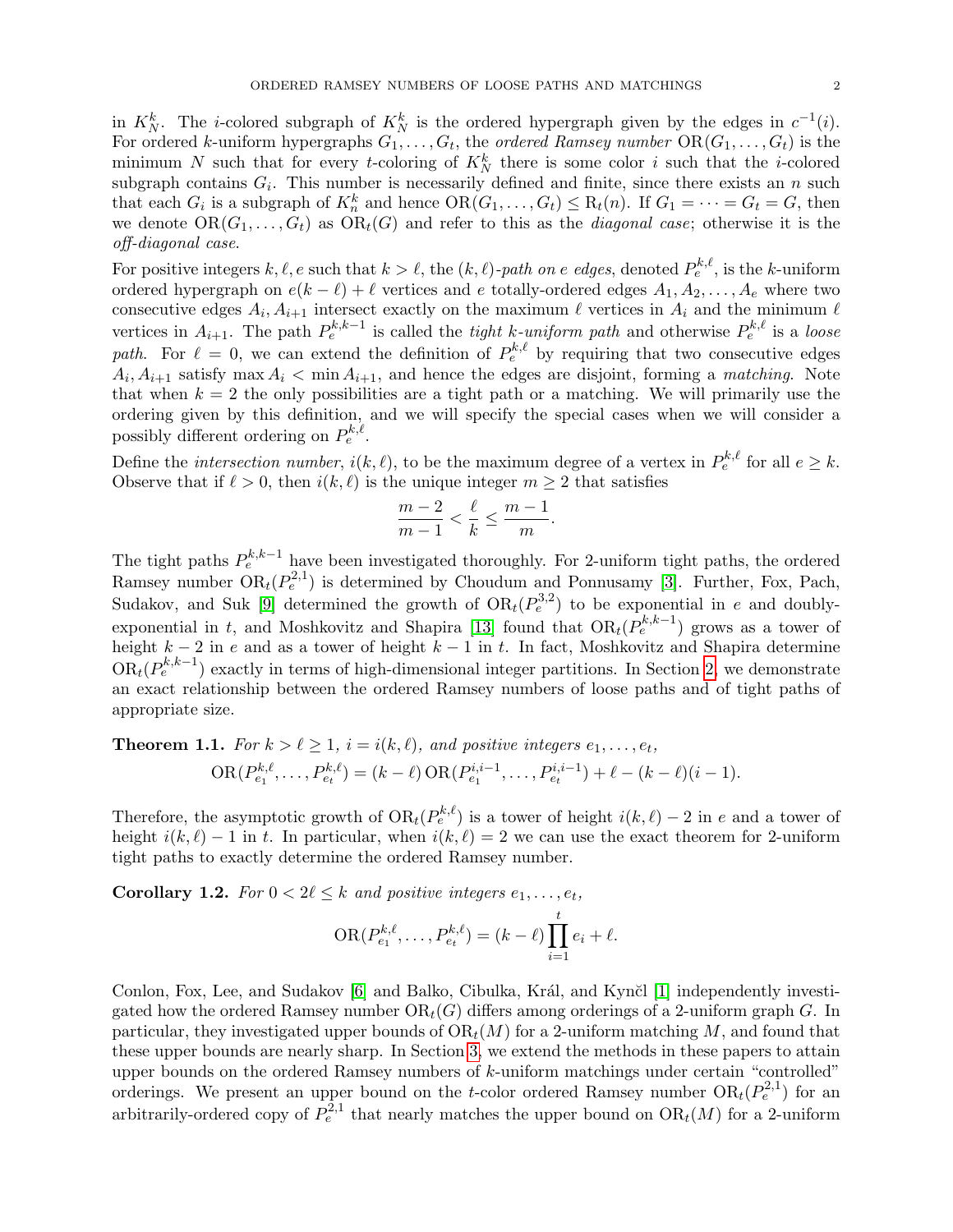matching  $M$ , extending work of Cibulka, Gao, Krčál, Valla, and Valtr  $[4]$  on two colors. Several conjectures and open problems are presented in Section [4.](#page-7-0)

1.1. Notation. We follow standard notation from  $[15]$ . For an (ordered) hypergraph  $G$ , we use  $V(G)$  as the vertex set of G,  $E(G)$  as the edge set of G, |G| as the number of edges in G, and k will always denote the size of an edge in G. For integers  $m \leq n$ , let  $[n] = \{1, \ldots, n\}$ ,  $[m, n] =$  $\{m, m+1, \ldots, n-1, n\}$ , and let  $\binom{[n]}{m}$  $\binom{[n]}{m}$  denote the set of m-element subsets of [n]. For  $k \geq 2$ , the complete k-uniform (ordered) hypergraph with vertex set  $[N]$  is denoted  $K_N^k$ . The 2-uniform case is special, so  $K_N$  denotes  $K_N^2$ .

We use  $\lg n = \log_2 n$ . We always use e the number of edges in a graph and never as the base of the natural logarithm. The *tower function of height t*, denoted by  $tow_t(n)$ , is

 $tow_0(n) = n$ , and  $tow_t(n) = 2^{tow_{t-1}(n)}$  for  $t \ge 1$ .

2. Ordered Ramsey Numbers of Loose Paths

<span id="page-2-0"></span>Proof of Theorem [1.1.](#page-1-0) Let  $i = i(k, \ell)$  and  $\ell' = \ell - (k - \ell)(i - 2)$ . Let  $N = OR(P_{e_1}^{i,i-1}, \ldots, P_{e_t}^{i,i-1})$ and  $N' = (k - \ell)N + \ell'.$ 

For a k-uniform edge  $\{x_1, \ldots, x_k\}$ , we define the *rational reduction*, denoted  $r(x_1, \ldots, x_k)$ , to be the the *i*-uniform edge  $\{[x_1/(k - \ell)], [x_{(k-\ell)+1}/(k - \ell)], \ldots, [x_{(i-1)(k-\ell)+1}/(k - \ell)]\}$ . For an *i*-uniform edge  $\{x_1, \ldots, x_i\}$ , the *canonical preimage*, denoted  $\underline{r}^{-1}(x_1, \ldots, x_i)$ , is defined as

$$
\underline{r}^{-1}(x_1,\ldots,x_i) = \left[\bigcup_{j=1}^{i-1} \bigcup_{a=1}^{k-\ell} \{(k-\ell)(x_j-1)+a\}\right] \cup \left[\bigcup_{a=1}^{\ell'} \{(k-\ell)(x_i-1)+a\}\right].
$$

Observe that  $(i-1)(k-\ell) + \ell' = k$  and hence  $\underline{r}^{-1}(x_1,\ldots,x_i)$  has k ordered elements. Finally, note that  $\underline{r}$  sends k-uniform edges from  $K_{N'}^k$  to i-uniform edges in  $K_N^i$  and  $\underline{r}^{-1}$  sends i-uniform edges from  $K_N^i$  to k-uniform edges in  $K_{N'}^k$ .

Lower Bound. There exists a t-coloring  $c: E(K_{N-1}^i) \to [t]$  of  $K_{N-1}^i$  that avoids a j-colored copy of  $P_{e_j}^{i,i-1}$  for each  $j \in [t]$ . Define a coloring  $c' : E(K_{N'-1}^k) \to [t]$  by  $c'(x_1, \ldots, x_k) = c(\underline{r}(x_1, \ldots, x_k))$ . Suppose that there is a color j and a list  $x_1 < \cdots < x_m$  of vertices such that there is a j-colored copy of  $P_{e_j}^{k,\ell}$  in c' on the vertices  $x_1, \ldots, x_m$ . Then, for each k-uniform edge  $\{x_p, \ldots, x_{p+k-1}\}$  in this copy of  $P_{e_j}^{k,\ell}$ , the edge  $\underline{r}(x_p,\ldots,x_{p+k-1})$  has color j in c. Also, for two consecutive edges  $\{x_p,\ldots,x_{p+k-1}\}$ and  $\{x_{p+k-\ell}, \ldots, x_{p+2k-\ell-1}\}\$  the rational reductions  $\underline{r}(x_p, \ldots, x_{p+k-1})$  and  $\underline{r}(x_{p+\ell}, \ldots, x_{p+k+\ell-1})$ intersect in  $i-1$  vertices. Thus, the  $e_j$  edges given by the rational reductions form a j-colored copy of  $P_{e_j}^{i,i-1}$ , a contradiction. Therefore, c'avoids a j-colored copy of  $P_{e_j}^{k,\ell}$  and hence  $OR(P_{e_1}^{k,\ell}, \ldots, P_{e_t}^{k,\ell}) \ge$  $N^{\check{\prime}}.$ 

Upper Bound<sup>[1](#page-2-1)</sup>. Let  $c': E(K_{N'}^k) \to [t]$  be a t-coloring of  $K_{N'}^k$ . Define a t-coloring  $c: E(K_N^i) \to [t]$ of  $K_N^i$  as  $c({x_1, x_2, \ldots, x_i}) = c'(\underline{r}^{-1}(x_1, \ldots, x_i))$ . By the definition of N, there exists a j-colored copy of  $P_{e_j}^{i,i-1}$  on vertices  $x_1, \ldots, x_m$  for some  $j \in [t]$ . For each *i*-uniform edge  $\{x_q, \ldots, x_{q+i-1}\}$ in this copy of  $P_{e_j}^{i,i-1}$ , the k-uniform edge  $\underline{r}^{-1}(x_q,\ldots,x_{q+i-1})$  also has the color j with respect to c'. Further, for two consecutive *i*-uniform edges  $\{x_q, \ldots, x_{q+i-1}\}\$  and  $\{x_{q+1}, \ldots, x_{q+i}\}\$ in this copy of  $P_{e_j}^{i,i-1}$ , the k-uniform edges  $\underline{r}^{-1}(x_q,\ldots,x_{q+i-1})$  and  $\underline{r}^{-1}(x_{q+1},\ldots,x_{q+i})$  intersect in exactly  $\ell$ vertices. Therefore, there is a j-colored copy of  $P_{e_j}^{k,\ell}$  with respect to the coloring  $c'$  and therefore  $\mathrm{OR}(P_{e_1}^{k,\ell},\ldots,P_{e_t}^{k,\ell})\leq N'$ . В последните последните последните последните последните последните последните последните последните последн<br>В 1990 година от селото на селото на селото на селото на селото на селото на селото на селото на селото на сел

The bounds of Moshkovitz and Shapira on  $OR_t(P_e^{k,k-1})$  [\[13,](#page-8-7) Corollary 3] imply the following.

<span id="page-2-1"></span><sup>1</sup>The authors thank Josef Cibulka for providing the translation of colorings in this direction.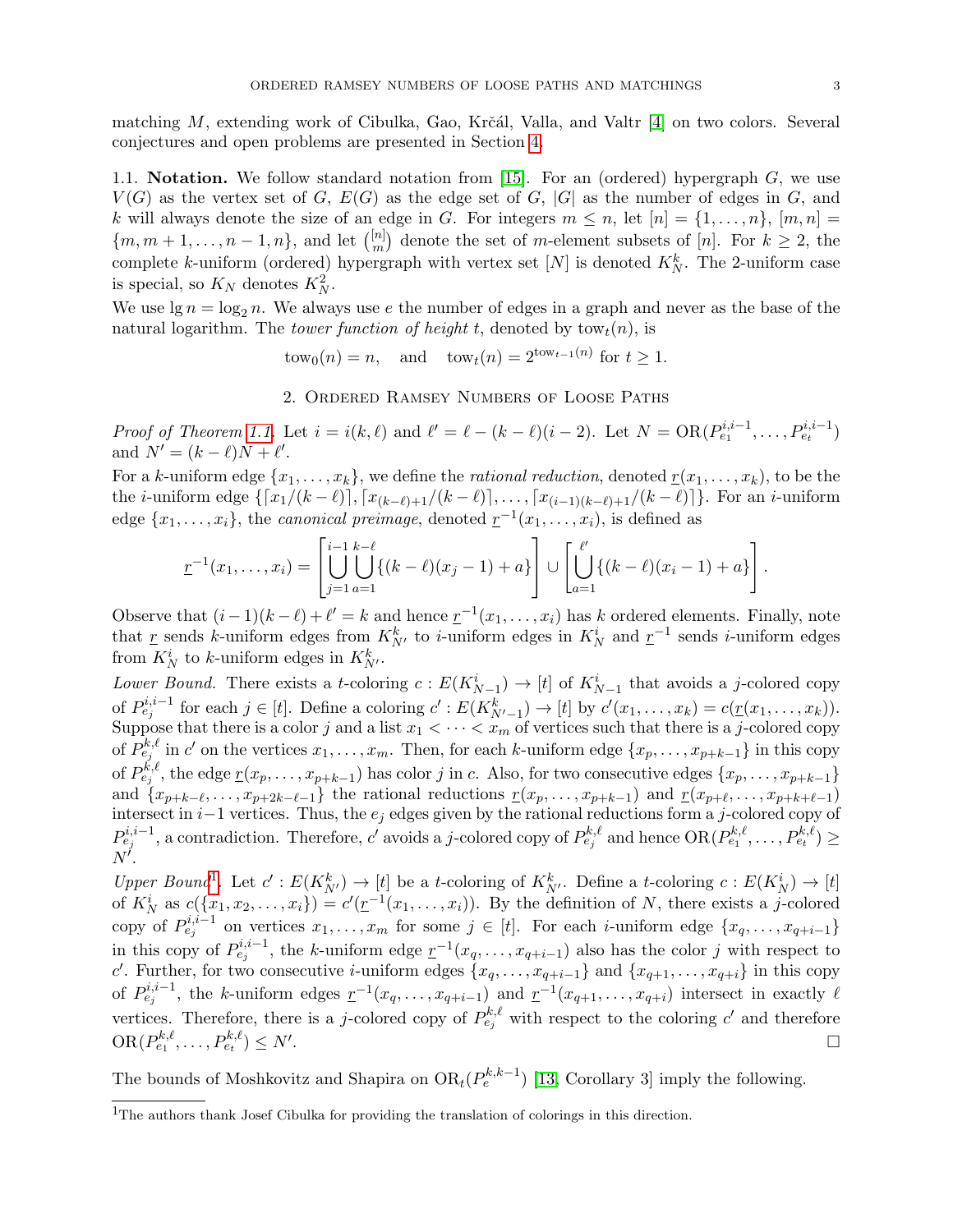**Corollary 2.1.** For  $e \geq 2$ ,  $k < 2\ell < 2k$ , and  $\ell' = \ell - (k - \ell)(i(k, \ell) - 1)$ , √

$$
(k-\ell)\operatorname{tow}_{i(k,\ell)-2}(e^{t-1}/2\sqrt{t})+\ell' \leq \operatorname{OR}_{t}(P_e^{k,\ell}) \leq (k-\ell)\operatorname{tow}_{i(k,\ell)-2}(2e^{t-1})+\ell'.
$$

In [\[11\]](#page-8-11), Gerencsér and Gyárfás showed that for  $n \geq m \geq 1$ ,

$$
R(P_n^{2,1}, P_m^{2,1}) = n + \left\lfloor \frac{m}{2} \right\rfloor + 2.
$$

Comparatively,  $OR(P_n^{2,1}, P_m^{2,1}) = nm+1$ , which shows a large discrepancy between the ordered and unordered variants of the Ramsey number in just the 2-uniform case. It should, however, be noted that over all orderings of a  $(k, \ell)$ -path, the standard ordering on  $P_e^{k, \ell}$  does not necessarily minimize the ordered Ramsey number. For example, it is easy to observe that there exists an ordering of  $P_2^{k,k-1}$  $P_2^{k,k-1}$  such that  $OR_t(P_2^{k,k-1})$  $2^{k,k-1}$ )  $\leq k+t$ .

Now that we have determined the ordered Ramsey number for a particularly "nice" ordering of a  $(k, \ell)$ -path, it is natural to ask for general bounds on  $OR_t(P_e^{k,\ell})$  where the vertices of  $P_e^{k,\ell}$  are ordered arbitrarily. In this direction Cibulka, Gao, Krčál, Valla, and Valtr [\[4,](#page-8-3) Theorem 6] prove that if the vertices of  $P_e^{2,1}$  are arbitrarily ordered then  $OR_2(P_e^{2,1}) \leq 2^{O(\lg^2 e)}$ . Their proof technique can easily be extended to show that  $OR_t(P_e^{2,1}) \leq 2^{O(\lg^t e)}$ .

As a means to a lower bound on this value, Conlon, Fox, Lee and Sudakov [\[6\]](#page-8-4) provided the following lower bound on the ordered Ramsey number of a randomly-ordered 2-uniform matching, which was also proved in a weaker form by Balko, Cibulka, Král and Kynčl [\[1\]](#page-8-2).

<span id="page-3-1"></span>Theorem 2.2 (Conlon, Fox, Lee and Sudakov [\[6,](#page-8-4) Theorems 2.3]). There exists a positive constant c, such that if  $M$  is a randomly-ordered matching on e edges, then asymptotically almost surely,

$$
OR2(M) \ge (2e)^{c \log(2e)/\log \log(2e)}.
$$

Since  $P_e^{2,1}$  contains a matching of size  $\lceil e/2 \rceil$ , we see that almost every ordering of  $P_e^{2,1}$  yields  $OR_2(P_e^{2,1}) \geq 2^{\Omega(\lg^2 e/\lg\lg e)}$ . Hence, the result of Cibulka, Gao, Krčál, Valla, and Valtr is fairly tight when  $t = 2$ . Therefore, for almost every ordering of  $P_e^{2,1}$ ,  $OR_t(P_e^{2,1})$  grows as a quasi-polynomial in  $e$  for a fixed t and possibly double-exponentially in t for a fixed  $e$ . Comparatively, for the standard ordering of  $P_e^{2,1}$ ,  $OR_t(P_e^{2,1})$  grows polynomially in e and exponentially in t.

The techniques used by Cibulka, Gao, Krčál, Valla, and Valtr do not seem to extend to higher uniformities in any meaningful way, so finding an upper bound on  $OR_t(P_e^{k,\ell})$  for an arbitrary ordering of  $P_e^{k,\ell}$  will require new techniques.

# 3. Ordered Ramsey Numbers of k-Uniform Matchings

<span id="page-3-0"></span>Recall that the ordered path  $P_e^{k,0}$  has disjoint edges, and therefore is a matching. We will consider a more general class of ordered matchings.

For a fixed  $0 \le r \le k$  and positive integer e, the  $(k, r)$ -nested matching on e edges is the ordered graph  $M_e^{k,r}$  defined iteratively as:  $E(M_1^{k,r})$  $j_1^{k,r}$ ) consists of one edge  $A_1 = [k]$ , and  $E(M_{e+1}^{k,r})$  consists of the edges in  $E(M_e^{k,r})$  and an edge  $A_{e+1}$  consisting of the r least integers greater than max  $V(M_e^{k,r})$ and the  $k-r$  greatest integers less than min  $V(M_e^{k,r})$ . We say  $(k, r)$  is the nesting pattern of  $M_e^{k,r}$ . Note that  $M_e^{k,r}$  is isomorphic to  $M_e^{k,k-r}$  when the ordering is reversed, and  $M_e^{k,0} \cong M_e^{k,k} \cong P_e^{k,0}$ . In [\[5\]](#page-8-12), Cockayne and Lorimer show that for integers  $e_1 \geq \cdots \geq e_t$ , if  $M_i$  is a 2-uniform matching

on 
$$
e_i
$$
 edges, then

$$
R(M_1,\ldots,M_t) = e_1 + 1 + \sum_{i=1}^t (e_i - 1).
$$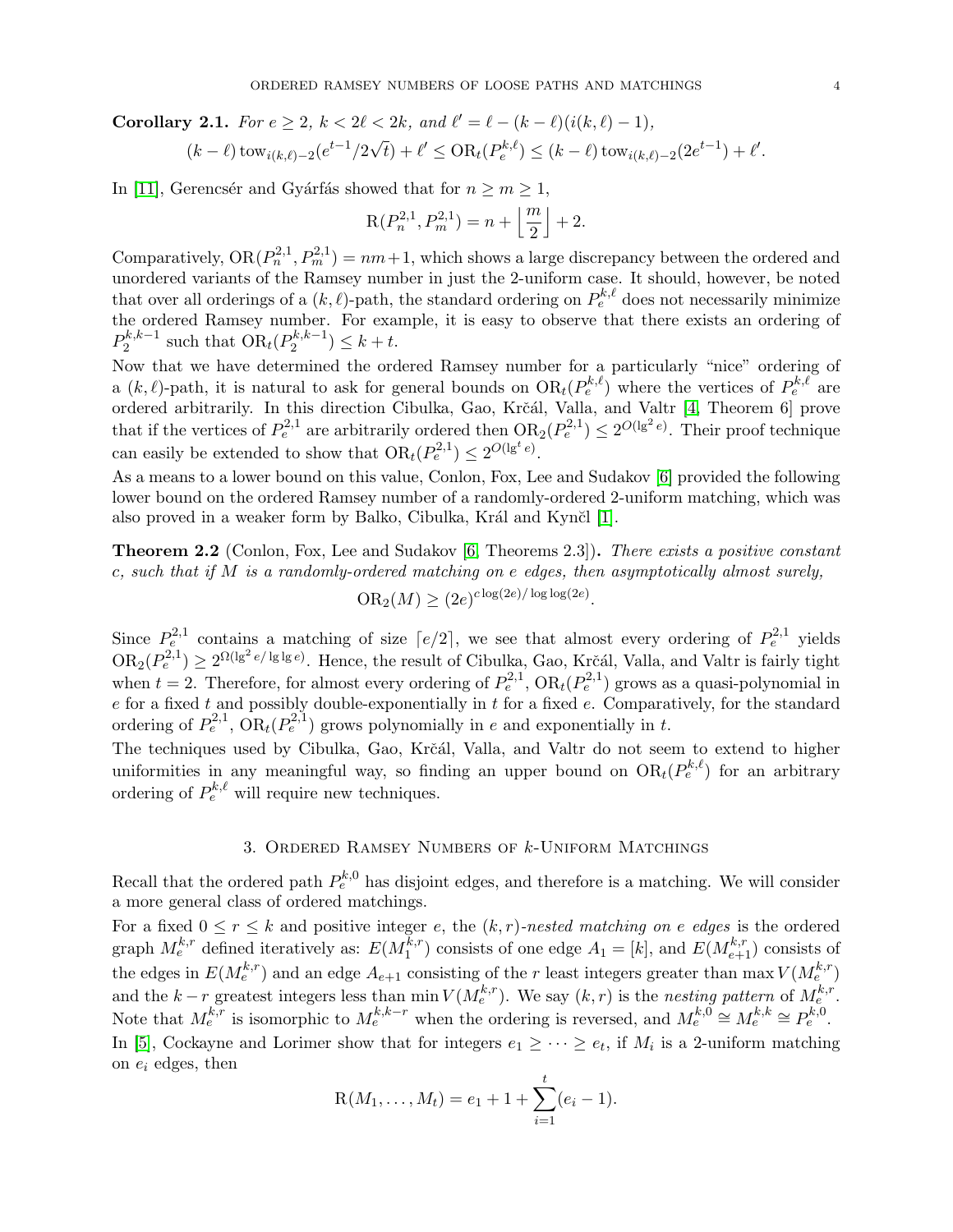This value is not far from the value of the ordered Ramsey number for 2-uniform nested matchings. The following lemma presents a lower bound on the ordered Ramsey number of t k-uniform nested matchings, even if the nesting patterns differ among the matchings.

<span id="page-4-0"></span>**Lemma 3.1.** For positive integers  $e_1, \ldots, e_t$  and  $r_1, \ldots, r_t \in \{0, \ldots, k\}$ ,

$$
OR(M_{e_1}^{k,r_1},\ldots,M_{e_t}^{k,r_t}) \ge k\left(1+\sum_{i=1}^t(e_i-1)\right).
$$

*Proof.* Let  $N = k \left(1 + \sum_{i=1}^{t} (e_i - 1) \right) - 1$ . Let  $L_1, \ldots, L_t, R_1, \ldots, R_t$  be intervals partitioning [N], with  $L_1 = R_1$ , such that for  $i \in \{1, \ldots, t-1\}$ ,  $\max L_{i+1} < \min L_i$  and  $\max R_i < \min R_{i+1}$ . Further, let  $|L_1| = ke_1 - 1$ , and for  $i \in \{2, ..., t\}$  let  $|L_i| = (k - r_i)(e_i - 1)$  and  $|R_i| = r_i(e_i - 1)$ . For an edge  $X \in \binom{[n]}{k}$  $\binom{n}{k}$ , let  $c(X) = \max\{i : X \cap (L_i \cup R_i) \neq \emptyset\}$ . The interval  $L_1$  is too small for c to contain a copy of  $M_{e_1}^{k,r_1}$  in color 1.

Suppose that c contained a copy of  $M_{e_i}^{k,r_i}$  in color i for some  $i \in \{2,\ldots,t\}$ . If  $r_i = k$ , then  $L_i = \emptyset$ and  $|R_i| = k(e_i - 1)$ ; therefore some edge of  $M_{e_i}^{k,r_i}$  does not intersect  $R_i$  and hence does not have color *i*. The case  $r_i = 0$  is similar, except  $|L_i| = k(e_i - 1)$  and  $R_i = \emptyset$ .

Now suppose  $1 \leq r_i \leq k$ . Let  $p_1, \ldots, p_{e_i}$  be the minimum vertices of the edges of  $M_{e_i}^{k,r_i}$  and  $q_1, \ldots, q_{e_i}$  be the set of maximum vertices, hence  $p_1 < p_2 < \cdots < p_{e_i} < q_{e_i} < \cdots < q_1$ . In fact,  $p_m + k - r_i < p_{m+1}$  and  $q_m - r_i > q_{m+1}$  for  $m = 1, \ldots, e_i - 1$ . Since each edge receives color i, either  $p_m \in L_i$  or  $q_m \in R_i$  for all m.

However, because  $|L_i| = (k - r_i)(e_i - 1)$  and  $|R_i| = r_i(e_i - 1)$ , it must be the case that  $p_{e_i} \notin L_i$ and  $q_{e_i} \notin R_i$ . To see this, suppose that  $p_{e_i} \in L_i$ , then  $p_{e_i} - p_1 = (p_{e_i} - p_{e_i-1}) + \cdots + (p_2 - p_1) >$  $(e_i-1)(k-r_i)$ . This, of course, implies that  $p_1 \in L_{i'}$  for some  $i' > i$ , so the color of edge 1 of the copy of  $M_{e_i}^{k,r_i}$  would not receive color *i*; a contradiction, so  $p_{e_i} \notin L_i$ . Similarly,  $q_{e_i} \notin R_i$ .

Thus, the color of edge  $e_i$  in the copy of  $M_{e_i}^{k,r_i}$  does not receive color i; a contradiction. Therefore, c avoids  $M_{e_i}^{k,r_i}$ for all i.

When all nesting patterns are the same, the bound from Lemma [3.1](#page-4-0) is sharp.

**Theorem 3.2.** For positive integers  $e_1, \ldots, e_t$ , and  $0 \le r \le k$ ,

OR
$$
(M_{e_1}^{k,r},...,M_{e_t}^{k,r})=k\left(1+\sum_{i=1}^t(e_i-1)\right).
$$

Proof. The lower bound follows from Lemma [3.1.](#page-4-0) We prove the upper bound by induction on  $\sum_{i=1}^t e_i$ . If  $\sum_{i=1}^t e_i = t$ , then  $e_i = 1$  for all i, so  $OR(M_{e_1}^{k,r}, \ldots, M_{e_t}^{k,r}) = k$ , and the claim holds.

Suppose that  $\sum_{i=1}^{t} e_i > t$  and let c be a t-coloring of  $E(K_N^k)$  where  $N = k(1 + \sum_{i=1}^{t} (e_i - 1)).$ Suppose that  $c({1, \ldots}, r] \cup {N-k+r+1}, \ldots, N) = j$  for some  $j \in [t]$ . Let G be the graph given by deleting the vertices in  $\{1, \ldots, r\} \cup \{N - k + r + 1, \ldots, N\}$  from  $K_N^k$ . Let  $e'_j = e_j - 1$ and  $e'_i = e_i$  for  $i \neq j$ . Notice that  $G \cong K_{N-k}^k$  and  $N-k=k(1+\sum_{i=1}^t (e'_i-1))$ . Therefore, since  $\sum_{i=1}^t e'_i = \sum_{i=1}^t e_i - 1$ , the induction hypothesis implies that G contains an *i*-colored copy of  $M_{e'_i}^{k,r_i}$  $e_i'$ i for some *i*. Since  $e'_i = e_i$  when  $i \neq j$ , we have  $i = j$ . Then the *j*-colored copy of  $M_{e_j}^{k,r_j}$  $e_{j-1}^{k,r_j}$  along with the edge  $\{1,\ldots,r\} \cup \{N-k+r+1,\ldots,N\}$  is a j-colored copy of  $M_{e_j}^{k,r_j}$ . В последните и последните и последните и последните и последните и последните и последните и последните и по<br>В последните и последните и последните и последните и последните и последните и последните и последните и посл

Interestingly, as opposed to the large discrepancy between the ordered and ordinary Ramsey numbers of paths, we see that  $OR_t(M_e^{\bar{2},r}) \leq 2R_t(M_e^{2,r})$ . However, this trend does not continue when the ordering of the matching is not nested as in  $M_e^{k,r}$ . Likely  $M_e^{k,r}$  minimizes the ordered Ramsey number  $OR<sub>t</sub>(M)$  among all orderings of k-uniform matchings M on e edges.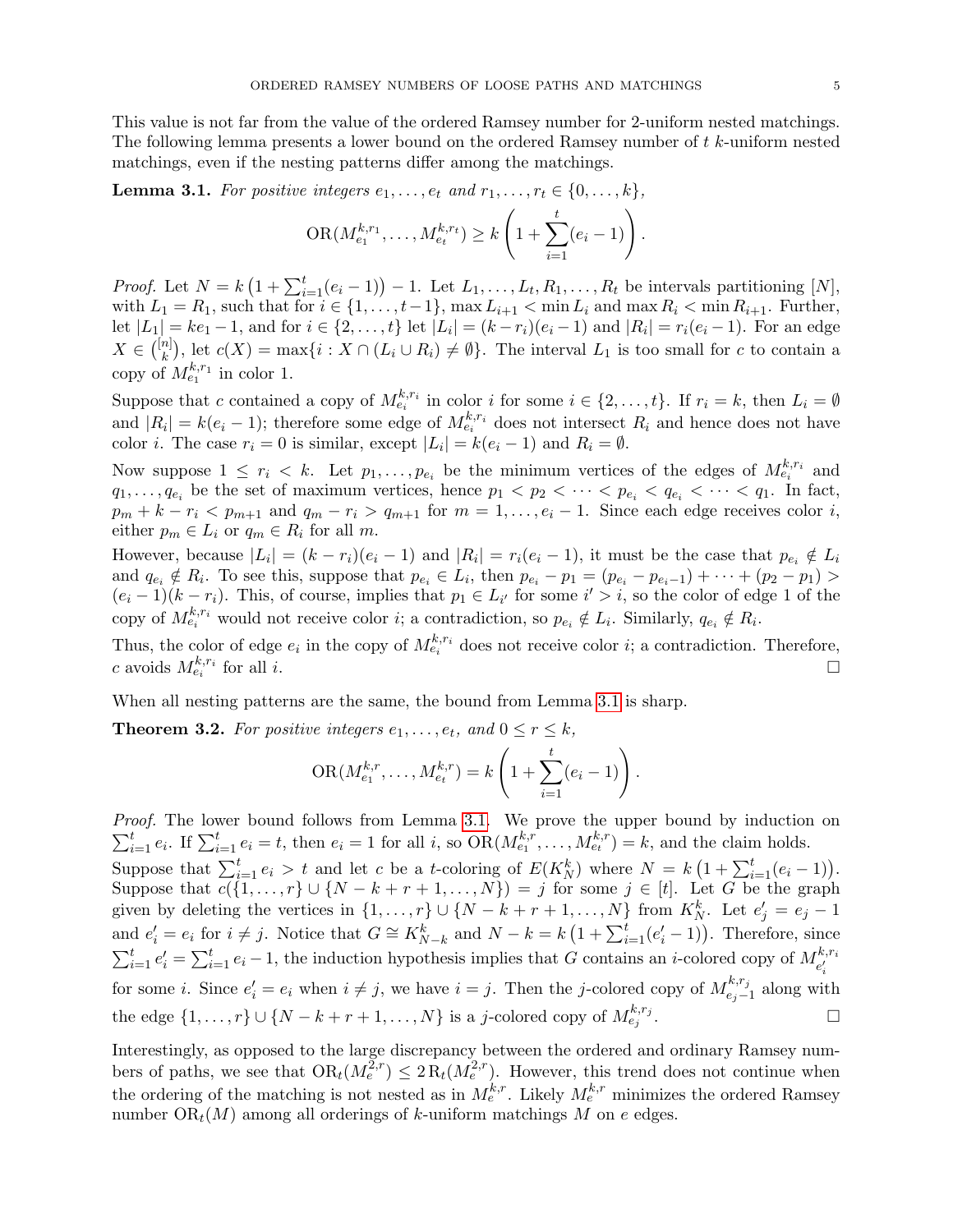Conlon, Fox, Lee and Sudakov [\[6\]](#page-8-4) explore the ordered Ramsey numbers of 2-uniform matchings.

<span id="page-5-0"></span>**Theorem 3.3** (Conlon, Fox, Lee and Sudakov [\[6\]](#page-8-4)). Let  $M_2, \ldots, M_t$  be ordered 2-uniform matchings, and let  $p \geq 2$ . Then  $OR(K_p, M_2, \ldots, M_t) \leq OR(M_2, \ldots, M_t)^{\lceil \lg p \rceil}$ . Therefore, for an ordered 2uniform matching M with e edges,  $OR_t(M) \leq (2e)^{\lceil \lg(2e) \rceil^{t-1}} \leq 2^{\lceil \lg(2e) \rceil^{t}}$ .

Compare the upper bound here with the lower bound from Theorem [2.2,](#page-3-1) showing that this upper bound is nearly tight. In terms of  $e$ , the bound above is quasi-polynomial, but in terms of  $t$  the bound is doubly-exponential.

Define the k-uniform graph  $G_s^k$  iteratively on s as follows: let  $G_0^k$  consist of a single vertex, and for  $s \geq 1$ , let  $G_s^k$  consist of k disjoint, consecutive copies of  $G_{s-1}^k$ , and introduce every k-uniform edge consisting of exactly one vertex from each copy. Notice that  $G_s^2 = K_{2^s}$ .

Using the graph  $G_s^k$ , we attain a bound on the t-color ordered Ramsey numbers of certain "nice" orderings of k-uniform matchings. This bound is a generalization of Theorem [3.3,](#page-5-0) where  $G_s^k$  replaces the complete graph.

<span id="page-5-2"></span>**Lemma 3.4.** Let  $M_2, \ldots, M_t$  be any k-uniform ordered matchings and  $s \geq 0$ . Then

$$
\mathrm{OR}(G_s^k, M_2, \ldots, M_t) \leq \mathrm{OR}(M_2, \ldots, M_t)^s.
$$

*Proof.* We prove by induction on s. When  $s = 0$ , the graph  $G_0^k$  consists of a single vertex, and hence every coloring of  $K_1^k$  contains a copy of  $G_s^k$  in every color.

Suppose that  $s > 0$  and let  $r = OR(M_2, \ldots, M_t)$ . Suppose, for the sake of contradiction, that c is a t-coloring of  $K_{r^s}^k$  that avoids a j-colored copy of  $M_j$  for each  $j \in \{2, \ldots, t\}$  and avoids a 1-colored copy of  $G_s^k$ . Let  $V_1, \ldots, V_r$  be equal-sized intervals partitioning  $[r^s]$  such that  $\max V_i < \min V_{i+1}$  for  $i \in [r-1]$ . By the induction hypothesis, restricting c to  $V_i$  yields either a copy of  $G_{s-1}^k$  in color 1 or a j-colored copy of  $M_j$  for some  $j \in \{2, \ldots, t\}$ . Since c contains no j-colored copy of  $M_j$ , each  $V_i$ contains a copy of  $G_{(s-1)}^k$ . Since c avoids  $G_s^k$ , then for any indices  $1 \leq i_1 < \cdots < i_k \leq r$  there must be  $x_{i_j} \in V_{i_j}$  such that  $c(x_{i_1},...,x_{i_k}) \neq 1$ . Define a coloring of  $E(K_r^k)$  by letting  $c'(v_{i_1},...,v_{i_k})$  be any color in  $\{c(x_{i_1},...,x_{i_k}): x_{i_j} \in V_{i_j}\}\setminus\{1\}$ . By the definition of r, c' contains an j-colored copy of  $M_j$  for some  $j \in \{2, \ldots, t\}$  and therefore c also contains a j-colored copy of  $M_j$ ; a contradiction.  $\Box$ 

Let M be an ordered k-uniform matching on vertex set [ke]. We say that M is k-nestable if there exist disjoint intervals  $I_1, \ldots, I_k$ , some of which may be empty or degenerate, spanning [ke] such that  $1 \in I_1, ke \in I_k$ , where each edge in M either is contained in some interval  $I_j$  or intersects all intervals  $I_1, \ldots, I_k$ , and for each  $j \in [k]$  the edges contained within  $I_j$  form a matching, denoted  $M_j$ , that is either k-nestable or empty. A set of intervals  $I_1, \ldots, I_k$  satisfying these properties is a k-nesting of M. Notice that every matching contained as a subgraph of  $G_s^k$  for some s must be k-nestable; in particular, every 2-uniform matching is 2-nestable as  $G_s^2 \cong K_{2^s}$ . The following lemma provides the converse to this observation.

<span id="page-5-1"></span>**Lemma 3.5.** If M is a k-uniform hypergraph consisting of a k-nestable matching on e edges and v additional isolated vertices, then M can be embedded into  $G_{e+\lceil\log_k(e+v)\rceil}^k$ .

*Proof.* We prove by induction on e. If  $e = 0$ , then the claim holds immediately through the fact that  $G_s^k$  has  $k^s$  vertices.

Now suppose that  $e \geq 1$ . Let  $I_1, \ldots, I_k$  be a k-nesting of M and let  $M_j$  be graph with vertex set  $I_j$ and edge set  $E(M) \cap {I_i \choose k}$ . Also let  $M' = M - \bigcup_j M_j$ . In other words,  $M_j$  is the matching induced on interval  $I_j$  along with all other vertices contained in  $I_j$ , and M' is the set of edges that intersect every interval. Notice that some of the  $M_i$ 's may be empty or only consist of isolated vertices and that M' may be empty as well. Let  $e' = |E(M')|$ ,  $e_j = |E(M_j)|$  and  $v_j$  be the the number of isolated vertices of  $M_i$ .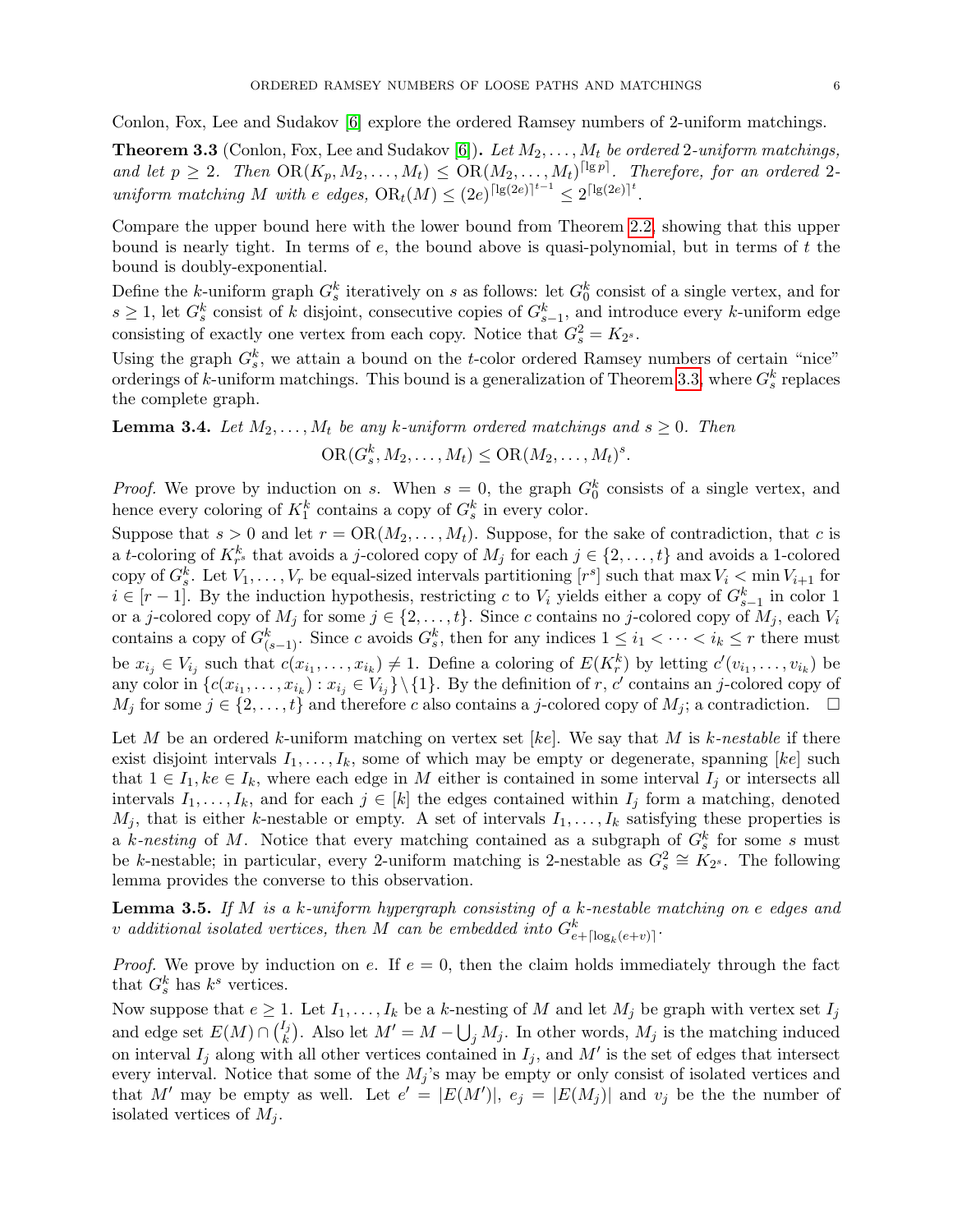Let  $r = \max_j (e_j + \lceil \log_k(e_j + v_j) \rceil)$ , then because  $e_j < e$  for all j,  $M_j$  can be embedded into  $G_r^k$ by the inductive hypothesis. Thus, by embedding  $M_j$  into the j'th copy of  $G_r^k$  in  $G_{r+1}^k$ , we attain an embedding of  $\bigcup_j M_j$  into  $G_{r+1}^k$ . Finally, it is easy to add the edges of  $M'$  into this embedding because the *j*'th vertex in an edge of M' has been embedded into the *j*'th copy of  $G_r^k$  in  $G_{r+1}^k$  due to the original k-nesting of M. Hence, we have an embedding of M into  $G_{r+1}^k$ .

Notice that  $e_j \le \min\{e-e', e-1\}$  for all j and that  $v_j \le v+e'$  because  $e'$  new isolated vertices were added to each interval upon ignoring the edges of M'. Therefore,  $e_j + 1 \le e$  and  $e_j + v_j \le e + v$ , so  $r + 1 \le e + \lceil \log_k(e + v) \rceil$ . We conclude that M embeds into  $G_{e + \lceil \log_k(e + v) \rceil}^k$ .

Notice that, Lemma [3.5](#page-5-1) implies that a k-nestable matching on e edges embeds into  $G_{e+\lceil \log_k e \rceil}^k$ . In many cases, Lemma [3.5](#page-5-1) will not be tight as  $\max_j (e_j + \lceil \log_k(e_j + v_j) \rceil)$  may be substantially smaller than  $e + \lceil \log_k(e + v) \rceil$ ; however, there are k-nestable matchings which come close to showing the tightness of the lemma. It is easy to observe that for  $1 \le r \le k-1$ ,  $M_e^{k,r}$  embeds into  $G_{e+1}^k$  but not into  $G_e^k$  whenever  $e \geq 2$ . Thus, if  $e \leq k$ ,  $M_e^{k,r}$  embeds into  $G_{e+\lceil \log_k e \rceil}^k$  but not into  $G_s^k$  for any  $s < e + \lceil \log_k e \rceil$ .

The following theorem follows from Lemmas [3.4](#page-5-2) and [3.5](#page-5-1) and the fact that  $OR_1(M) = ek$  if M is a  $k$ -uniform ordered matching with  $e$  edges.

<span id="page-6-0"></span>**Theorem 3.6.** Let  $k \geq 3$  and  $e \geq 2$ . If M is a k-nestable ordered matching with e edges, then  $\text{OR}_{t}(M) \leq (ek)^{\lceil e + \log_{k} e \rceil^{t-1}} = k^{\lceil e + \log_{k} e \rceil^{t-1}(1 + \log_{k} e)}.$ 

This extends the previous bound on 2-uniform matchings [\[6\]](#page-8-4). While the bound remains doublyexponential in terms of  $t$ , the bound has increased from quasi-polynomial to exponential in terms of e.

Notice that for these "nice" orderings of a  $k$ -uniform matching on  $e$  edges, the bound on the ordered Ramsey number  $\text{OR}_t(M)$  is only slightly larger than the ordered Ramsey number  $\text{OR}_t(P_e^{\text{k}, \ell})$  of the naturally-ordered  $(k, \ell)$ -path on e edges when  $i(k, \ell) = 3$ .

We say that a  $k$ -uniform ordered matching  $M$  is *simply interlacing* if for any pair of distinct edges A, B in M, where  $A = \{a_1 < a_2 < \cdots < a_k\}$  and  $B = \{b_1 < b_2 < \cdots < b_k\}$  either  $a_i$  and  $b_i$  are consecutive in  $A \cup B$  for each i or there is some i where  $a_i < b_1 < b_k < a_{i+1}$  (where  $a_0 = -\infty$  and  $a_{k+1} = +\infty$ ). If the former holds, we say that A and B interlace, and if the latter holds, we say that A and B nest. Notice that every 2-uniform matching is simply interlacing.

Corollary 3.7. If  $k \geq 3$ ,  $e \geq 2$ , and M is a simply-interlacing k-uniform ordered matching with e edges, then M is k-nestable; hence  $OR_t(M) \leq k^{\lceil e + \log_k e \rceil^{t-1}(1+\log_k e)}$ .

*Proof.* By Theorem [3.6,](#page-6-0) it suffices to show that M is k-nestable. Define a relation on the edges of M by  $A \preceq B$  if  $A = B$  or if  $b_i < a_1 < a_k < b_{i+1}$  for some  $0 \leq i \leq k-1$ , where  $A = \{a_1 < \cdots < a_k\}$ and  $B = \{b_1 < \cdots < b_k\}$  (again under the convention that  $b_0 = -\infty$ ). We observe that  $\preceq$  is not quite a partial ordering. Suppose that  $A = \{a_1, \ldots, a_k\}, B = \{b_1, \ldots, b_k\}$  and  $C = \{c_1, \ldots, c_k\}$ where  $a_k < b_1$ ,  $b_k < c_k$ , and  $a_i < c_i < a_{i+1}$  for all  $1 \le i \le k-1$ . Thus,  $A \preceq B$  and  $B \preceq C$ , but  $A \npreceq C$ . Thus,  $\preceq$  is not a transitive relation. However,  $\preceq$  is reflexive and antisymmetric, so  $\preceq$ admits "maximal" elements in the sense that A is maximal if there is no  $B \neq A$  such that  $A \preceq B$ . Let  $A_1, \ldots, A_p$  be the edges of M that are either maximal with respect to  $\preceq$  or interlace with some maximal edge. Therefore, it must be the case that  $A_i$  and  $A_{i'}$  interlace. We refer to these edges as spanning edges.

For each  $i \in [p]$ , label the vertices in  $A_i$  as  $A_i = \{a_{i,1} < \cdots < a_{i,k}\}$ ; also let  $a_{i,0} = -\infty$  and  $a_{i,k+1} =$  $+\infty$ . Observe that for each  $j \in [k-1]$ , we have  $\max_{i \in [p]} a_{i,j} < \min_{i \in [p]} a_{i,j+1}$ , as otherwise there is a pair of edge  $A_i$  and  $A_{i'}$  where  $a_{i,j} > a_{i',j+1}$  and hence  $a_{i,j}$  and  $a_{i',j}$  are not consecutive in  $A_i \cup$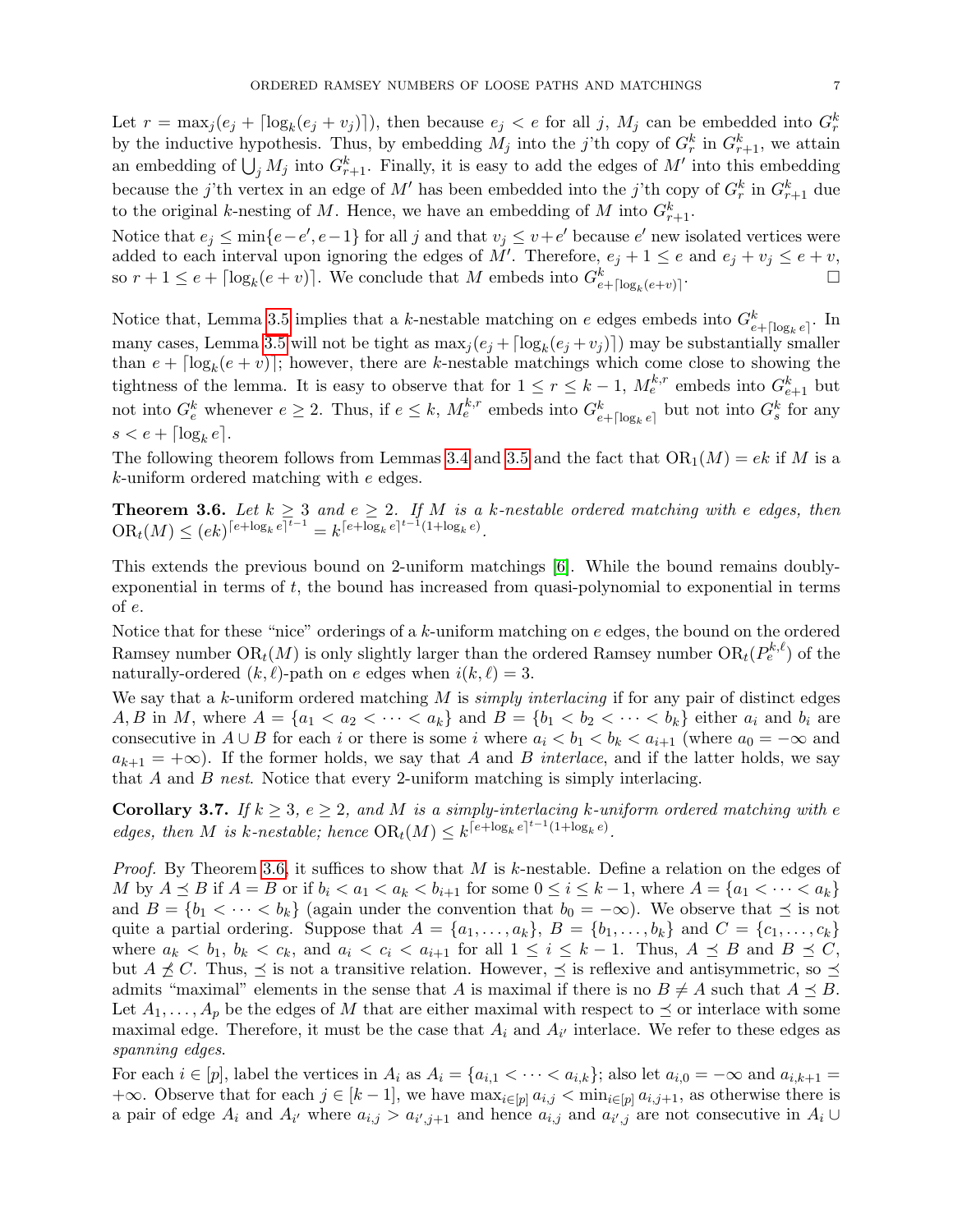$A_{i'}$ . Therefore, we can define disjoint intervals  $I_1, \ldots, I_k$  such that  $I_j = [\min_{i \in [p]} a_{i,j}, \max_{i \in [p]} a_{i,j}]$ . These intervals do not necessarily span  $V(M)$ , but we will expand them to include vertices not in  $A_1, \ldots, A_p$ .

For a non-spanning edge B in M, there is at least one edge  $A_i$  where  $B \prec A_i$ . Therefore, there exists a  $j \in \{0, \ldots, k-1\}$  such that  $a_{i,j} < \min B < \max B < a_{i,j+1}$ . Observe that since  $k \geq 3$ , for any  $i' \in [p]$  the edge B is comparable to  $A_{i'}$  since there is some  $a_{i',j'}$  not in the interval  $[a_{i,j}, a_{i,j+1}]$ . While it may not be the case that  $B \prec A_{i'}$ , it is true that for every  $i' \in [p]$  and  $a_{i',j+c_{i'}} < \min B$  $\max B < a_{i',j+c_{i'}+1}$  for some  $c_{i'} \in \{-1,0,+1\}$ , as  $A_{i'} \prec B$  only when  $a_{i',k} < \min B$ . Therefore, let j<sub>B</sub> be the minimum integer satisfying  $j_B \geq 1$  and  $j_B \geq j + c_{i'}$  for each  $i' \in [p]$ .

If B, B' are two non-spanning edges in M and  $j_B < j_{B'}$ , then max  $B < a_{i,j_B+1}$  for all  $i \in [p]$  and  $a_{i',j_{B'}} < \min B'$  for some  $i' \in [p]$ . Then  $\max B < a_{i',j_{B}+1} < \min B'$ . Therefore, if for every nonspanning edge B in M we minimally extend the interval  $I_{j_B}$  to contain the edge B, the intervals  $I_1, \ldots, I_k$  will always be disjoint.

Note that the matching  $M_j$  given by the edges entirely within the interval  $I_j$  is a simply-interlacing  $k$ -uniform ordered matching and hence is  $k$ -nestable by an inductive argument. Therefore, the intervals  $I_1, \ldots, I_k$  form a k-nesting of M.

We conclude by noting that Lemma [3.4](#page-5-2) will not apply to most ordered  $k$ -uniform matchings for  $k \geq 3$ . For  $k \geq 4$ , let A and B be defined as

$$
A = \{1, \ldots, \lfloor k/2 \rfloor\} \cup \{k+1, \ldots, k+\lceil k/2 \rceil\}, \quad B = \{\lfloor k/2 \rfloor + 1, \ldots, k\} \cup \{k+\lceil k/2 \rceil, \ldots, 2k\}.
$$

Observe that the ordered matching with edges A and B is not k-nestable. While every ordered 3-uniform matching on two edges is 3-nestable, there exists an ordered 3-uniform matching that is not 3-nestable. A randomly-ordered matching contains these configurations with high probability, so the bound of Theorem [3.6](#page-6-0) does not apply to most ordered matchings.

## 4. Future Directions

<span id="page-7-0"></span>Our investigation into k-uniform matchings provides upper bounds that are similar to the previous bounds in the 2-uniform case. Extending the techniques from 2-uniform matchings comes at the cost that it does not apply to all k-uniform ordered matchings, but they do provide bounds that are exponential and not a tower. However, our methods do not allude to lower bounds, and hence it is unclear whether our upper bounds are tight.

The largest question left open from our study of ordered Ramsey numbers is related to arbitrary orderings of  $(k, \ell)$ -paths. While we found upper bounds on  $OR_{t}(P_{e}^{2,1})$ , our techniques did not easily extend to higher uniformities. Upper bounds on  $OR_t(P_e^{k,\ell})$  for arbitrary orderings of  $P_e^{k,\ell}$ would be very interesting and would significantly extend our current techniques. Noticing that  $\text{tow}_{k-2}(\Omega(n^2)) \leq R_2(K_n^k) \leq \text{tow}_{k-1}(O(n))$  (see [\[7\]](#page-8-13)), the bound for  $OR_t(P_e^{k,k-1})$  for the natural ordering cannot be far off a general bound for  $OR_t(P_e^{k,k-1})$  for an arbitrary ordering. However,  $OR_t(P_e^{k,\ell})$  for the natural ordering grows as a tower of height  $i(k,\ell) - 2$  in terms of e, so the upper bound for  $OR_t(P_e^{k,\ell})$  for an arbitrary ordering may be much larger, especially if  $i(k,\ell) = 2$ . Thus, bounds on tight paths may not lead to bounds on loose paths in the same way that Theorem [1.1](#page-1-0) draws this connection for monotone paths.

The generalized diamond  $D_r$  consists of r copies of  $P_2^{2,1}$  who share first and last vertices. The ordering of the intermediate vertices is unimportant as all orderings yield isomorphic graphs. Balko, Cibulka, Král, and Kynčl [\[1\]](#page-8-2) determined that  $OR_2(D_2) = 11$ . We would like to determine, asymptotically or otherwise, the growth of  $OR<sub>t</sub>(D<sub>r</sub>)$  in terms of r. While the study of monotone paths explains what happens when a graph gets "longer," the study of the generalized diamond will yield a better understanding of what happens when a graph gets "wider."